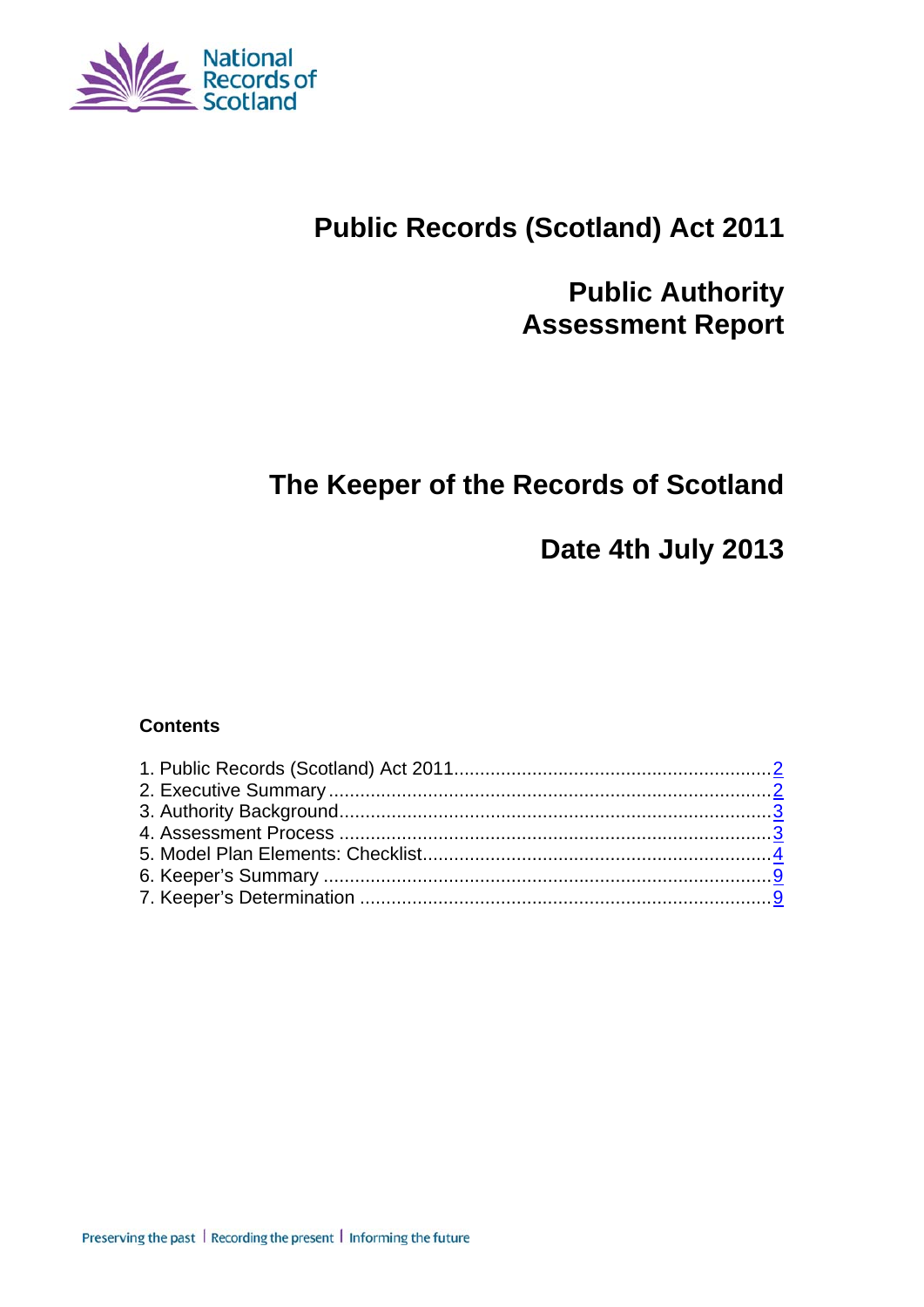## **1. Public Records (Scotland) Act 2011**

The Public Records (Scotland) Act 2011 (the Act) received Royal assent on 20 April 2011. It is the first new public records legislation in Scotland since 1937 and came fully into force on 1 January 2013. Its primary aim is to promote efficient and accountable record keeping by named Scottish public authorities.

The Act has its origins in *The Historic Abuse Systemic Review: Residential Schools and Children's Homes in Scotland 1950-1995* (The Shaw Report) published in 2007. The Shaw Report recorded how its investigations were hampered by poor record keeping and found that thousands of records had been created, but were then lost due to an inadequate legislative framework and poor records management. Crucially, it demonstrated how former residents of children's homes were denied access to information about their formative years. The Shaw Report demonstrated that management of records in all formats (paper and electronic) is not just a bureaucratic process, but central to good governance and should not be ignored. A follow-up review of public records legislation by the Keeper of the Records of Scotland (the Keeper) found further evidence of poor records management across the public sector. This resulted in the passage of the Act by the Scottish Parliament in March 2011.

The Act requires a named authority to prepare and implement a records management plan (RMP) which must set out proper arrangements for the management of its records. A plan must clearly describe the way the authority cares for the records that it creates, in any format, whilst carrying out its business activities. The RMP must be agreed with the Keeper and regularly reviewed.

### **2. Executive Summary**

This report sets out the findings of the Keeper's assessment of the RMP of The Keeper of the Records of Scotland and The Registrar General for Scotland by the Public Records (Scotland) Act 2011 Assessment Team following its submission to the Keeper on 12 April 2013*.*

The assessment considered whether the RMP of The Keeper of the Records of Scotland and The Registrar General for Scotland was developed with proper regard to the 14 elements of the Keeper's statutory Model Records Management Plan (the Model Plan) under section 8(3) of the Act, and whether in this respect it complies with it and the specific requirements of the Act.

The outcome of the assessment and the Keeper's decision on whether the RMP of The Keeper of the Records of Scotland and The Registrar General for Scotland complies with the Act can be found under section 7 of this report with relevant recommendations.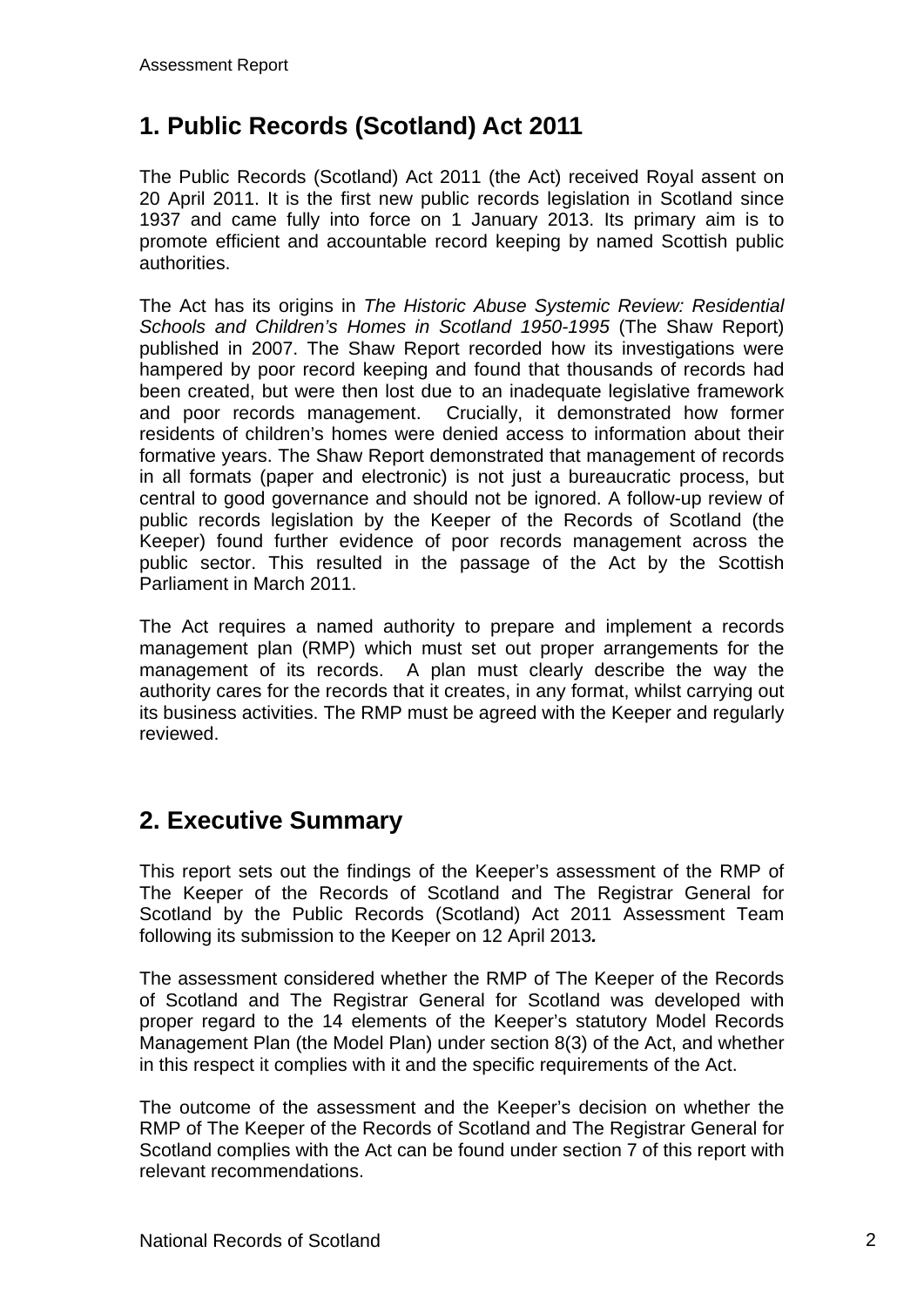## **3. Authority Background**

National Records of Scotland (NRS) was established on 1 April 2011, following the merger of General Register Office for Scotland (GROS) and the National Archives of Scotland (NAS), two non-ministerial agencies of the Scottish Government. For the purposes of the Public Records (Scotland) Act 2011(PRSA), NRS is not scheduled as an organisation. However, the legal entities of the Registrar General for Scotland (RG) and Keeper of the Records of Scotland (Keeper) are both scheduled. Both posts, which appear separately on the schedule, are currently held by Tim Ellis who is also the Chief Executive Officer of NRS. The Keeper's Public Records (Scotland) Act 2011 assessment team considers that this joint submission is appropriate.

NRS undertakes a range of functions: among other things, it undertakes the Census, collates and publishes demographic statistics, is responsible for the registration of births, deaths and marriages, and is the national archive repository for Scotland.

### **4. Keeper's Assessment Process**

The RMP was assessed by the Public Records (Scotland) Act Assessment Team on behalf of the Keeper. Assessors used the checklist elements listed in section 5, to establish whether The Keeper of the Records of Scotland and The Registrar General for Scotland's RMP was developed with proper regard to the elements of the Model Plan and is compliant with the Act. The assessment also considered whether there was sufficient supporting evidence of such compliance.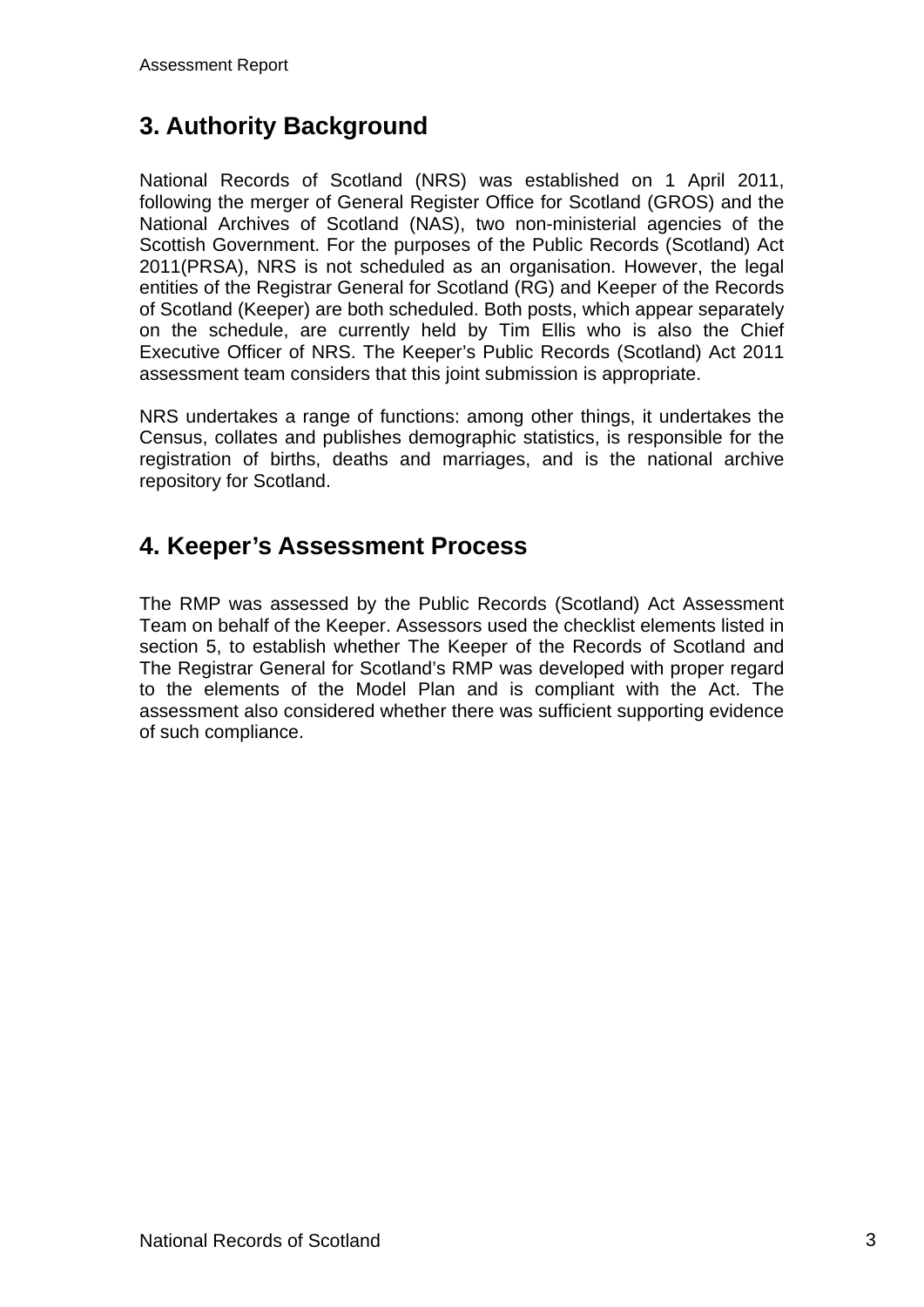# **5. Model Plan Elements: Checklist**

| <b>Element</b>                                 | <b>Present</b> | <b>Evidence</b>                                                     | <b>Notes</b>                                                                                                                                                                                                                                                                                                                                                                                                                                                                                                         |
|------------------------------------------------|----------------|---------------------------------------------------------------------|----------------------------------------------------------------------------------------------------------------------------------------------------------------------------------------------------------------------------------------------------------------------------------------------------------------------------------------------------------------------------------------------------------------------------------------------------------------------------------------------------------------------|
| 1. Senior Officer<br>Compulsory<br>element     | ✓              | Documents E001<br>and E004<br>submitted as<br>evidence.             | There is clear evidence that a<br>Senior Responsible Officer<br>has been allocated.                                                                                                                                                                                                                                                                                                                                                                                                                                  |
| 2. Records<br>Manager<br>Compulsory<br>element | $\checkmark$   | Documents E001<br>and E004 (as<br>above) submitted<br>as evidence.  | When the RMP was originally<br>submitted an interim Records<br>Manager was in place. Since<br>then there has been a<br>permanent appointment. The<br>evidence presented shows<br>that the Records Manager<br>has the full support of NRS<br>senior management.                                                                                                                                                                                                                                                       |
| 3. Policy<br>Compulsory<br>element             | ✓              | Documents E004<br>and E037<br>submitted as<br>evidence.             | The policy statement clearly<br>sets out the authority's<br>commitment to creating and<br>managing authentic, reliable<br>and useable records, capable<br>of supporting business<br>functions and activities for as<br>long as they are required. It<br>defines the records<br>management roles and<br>responsibilities of staff in the<br>authority and the importance<br>of managing their own<br>records.                                                                                                         |
| 4. Business<br>Classification                  | ✓              | Documents E005,<br>E006, E009 and<br>E010 submitted as<br>evidence. | <b>Business Classification</b><br>Scheme submitted as<br>evidence. The Scheme was<br>peer reviewed by Archives<br>New Zealand and the Health<br>and Safety Executive. A copy<br>of the New Zealand review<br>was submitted as evidence of<br>good practice. The Scheme<br>shows the record-creating<br>functions of the authority.<br>None of the functions of this<br>authority are delivered by a<br>third party. Although<br>appropriately complete, for<br>the purposes of assessing<br>this RMP, the Scheme has |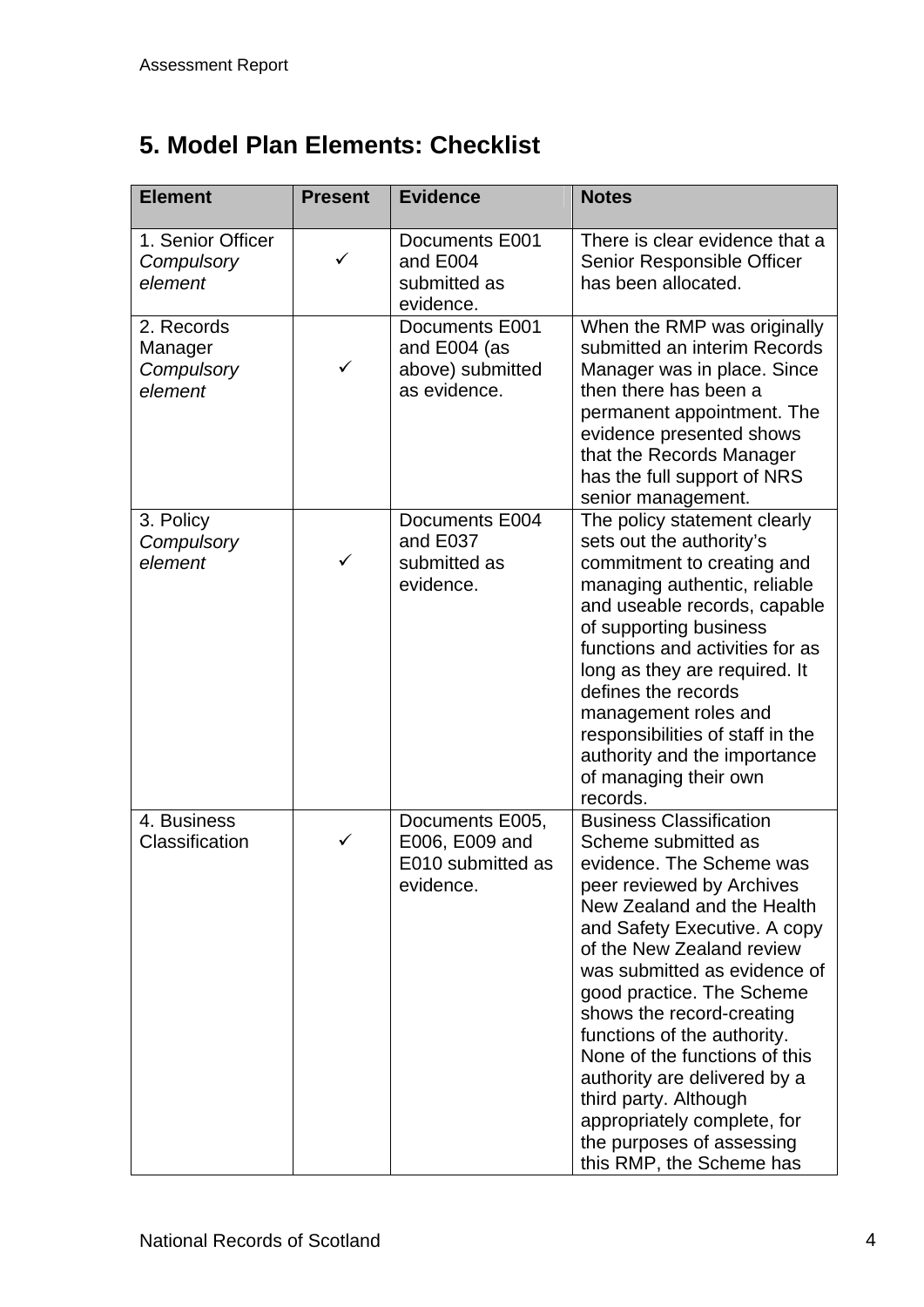|                                                              |              |                                                         | not yet been rolled out as it is<br>awaiting the introduction of an<br>electronic records<br>management solution. This<br>means there is no evidence of                                                                                                                                                                                                                                                                                                                                               |
|--------------------------------------------------------------|--------------|---------------------------------------------------------|-------------------------------------------------------------------------------------------------------------------------------------------------------------------------------------------------------------------------------------------------------------------------------------------------------------------------------------------------------------------------------------------------------------------------------------------------------------------------------------------------------|
| 5. Retention<br>schedule                                     | $\checkmark$ | Document E011<br>submitted as<br>evidence.              | its operational efficiency.<br>A full retention and disposal<br>schedule for all the record<br>types created by NRS has<br>been supplied. This schedule<br>also identifies vital records<br>(see Element 10). The<br>schedule acts as an interim<br>guide to record creators for<br>dealing with paper records<br>while they await the<br>implementation of an<br>electronic records solution.<br>The retention and disposal<br>schedule has been mapped<br>to the Business Classification<br>Scheme. |
| 6. Destruction<br>Arrangements<br>Compulsory<br>element      | ✓            | Documents E012<br>and E059<br>submitted as<br>evidence. | The Records Disposal policy<br>and destruction certificate are<br>supplied as evidence. This<br>shows NRS take the secure<br>destruction of records<br>seriously and that appropriate<br>procedures are in place.<br>Further disposal/security<br>initiatives are under<br>discussion. The PRSA<br>Assessment Team should be<br>kept informed and made<br>aware of the latest position<br>regarding these.                                                                                            |
| 7. Archiving and<br><b>Transfer</b><br>Compulsory<br>element |              | Documents E013<br>and E014<br>submitted as<br>evidence. | The evidence provided<br>demonstrates that appropriate<br>archiving arrangements are in<br>place in NRS. A new Archive<br><b>Transfer Pack is currently</b><br>being developed as part of a<br>wider accreditation<br>programme. If this is<br>successfully concluded, this<br>might reflect good evidence of<br>archiving. The PRSA<br><b>Assessment Team would</b><br>request updates when<br>available.                                                                                            |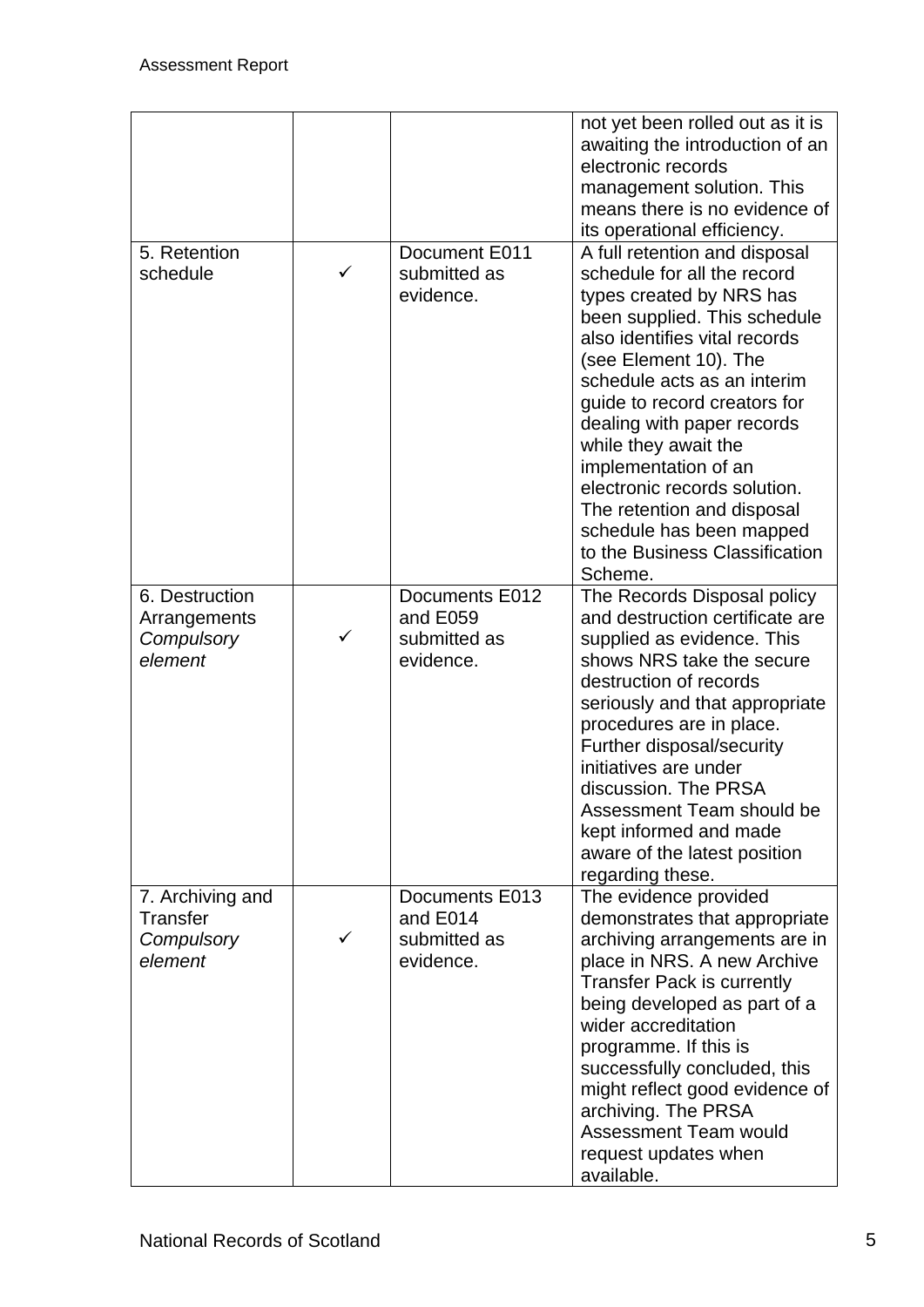| 8. Information<br>Security<br>Compulsory<br>element    |   | Documents E016,<br>E045-49 and E054<br>submitted as<br>evidence.  | There is considerable<br>evidence that suitable policies<br>and procedures in place to<br>show that information security<br>is taken seriously by NRS.                                                                                                                                                                                                                                                                                                                                                                                                                                                                                                                                                                                                                                                                                                                              |
|--------------------------------------------------------|---|-------------------------------------------------------------------|-------------------------------------------------------------------------------------------------------------------------------------------------------------------------------------------------------------------------------------------------------------------------------------------------------------------------------------------------------------------------------------------------------------------------------------------------------------------------------------------------------------------------------------------------------------------------------------------------------------------------------------------------------------------------------------------------------------------------------------------------------------------------------------------------------------------------------------------------------------------------------------|
| 9. Data<br>Protection                                  | ✓ | Documents E017-<br>19 submitted as<br>evidence.                   | <b>NRS Data Protection Policy</b><br>and the codes of practice for<br>archive and corporate<br>activities have been<br>submitted. These show that<br>NRS understands its<br>responsibilities when<br>processing personal<br>information as part of its<br>business and procedures are<br>in place to support staff to<br>address Data Protection. The<br>Keeper/RG is identified as<br>data controller in these<br>documents.                                                                                                                                                                                                                                                                                                                                                                                                                                                       |
| 10. Business<br>Continuity and<br><b>Vital Records</b> | ✓ | Documents E050-<br>53, E055 and E058<br>submitted as<br>evidence. | The Senior Responsible<br>Officer acknowledges<br>weakness in this area and<br>indicates resources will be<br>made available to create an<br>authority-wide business<br>continuity management<br>system. NRS has appointed a<br>business continuity manager.<br>This appointment is evidence<br>of commitment to a business<br>continuity plan. A disaster<br>plan based on that of the old<br><b>National Archives of Scotland</b><br>has been included in the<br>evidence pack (hard copy<br>only). It is acknowledged by<br>the Keeper/RG that this does<br>not apply to the whole<br>authority. A new plan is under<br>development. Vital records of<br>the authority have been<br>highlighted in the retention<br>schedule submitted as<br>evidence for Element 5.<br>The implementation team<br>considers that this element<br>of the RMP should be<br>agreed on 'improvement |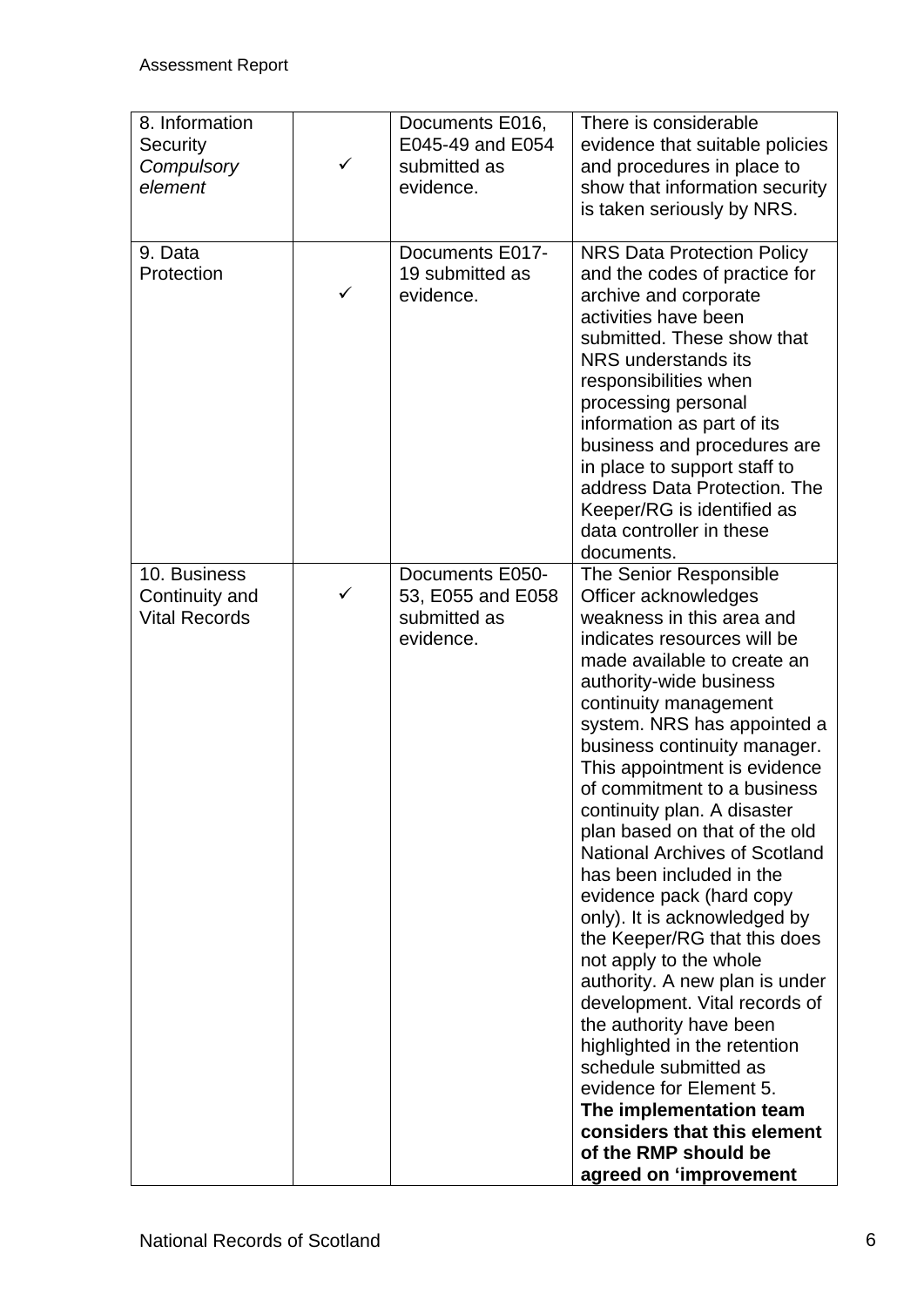|                 |              |                                                                                      | model' terms.                                                                                                                                                                                                                                                                                                                                                                                                                                                                                                                                                                                                                                                                                                                                                                                                                                                                                                                                                                                                                                                                                                                                                                                                                                                                                                                                                                |
|-----------------|--------------|--------------------------------------------------------------------------------------|------------------------------------------------------------------------------------------------------------------------------------------------------------------------------------------------------------------------------------------------------------------------------------------------------------------------------------------------------------------------------------------------------------------------------------------------------------------------------------------------------------------------------------------------------------------------------------------------------------------------------------------------------------------------------------------------------------------------------------------------------------------------------------------------------------------------------------------------------------------------------------------------------------------------------------------------------------------------------------------------------------------------------------------------------------------------------------------------------------------------------------------------------------------------------------------------------------------------------------------------------------------------------------------------------------------------------------------------------------------------------|
| 11. Audit trail | $\checkmark$ | Documents E020-<br>21, E023-24, E057,<br>E062, and E065<br>submitted as<br>evidence. | The Senior Responsible<br>Officer acknowledges<br>weakness in this area and<br>indicates resources will be<br>made available to create a<br>new system for managing<br>electronic records. The<br>difficulty in locating<br>documents (and version<br>control) in unstructured drives<br>is acknowledged in the RMP.<br>Policies have been created<br>about naming conventions<br>and management of e-mail.<br>Training on these procedures<br>is to be rolled out in 2013.<br>The Records Manager<br><b>Person Specification includes</b><br>a duty of training which acts<br>as evidence that this is<br>intended. There is a clear<br>understanding for the need to<br>improve this element in the<br>case of electronic records on<br>unstructured drives. The RMP<br>suggests a sensible solution<br>(EDRM) and a steering group<br>is already in place to move<br>this solution forward. There is<br>a commitment in the<br><b>Statement of Compliance to</b><br>this element that 'all records<br>will be managed using the<br>new BCS and Retention and<br><b>Disposal Schedule with</b><br>audit trail information<br>accurately captured'. This<br>decision would seem to be<br>central to the operation of the<br>plan as submitted. The<br>implementation team<br>considers that this element<br>of the RMP should be<br>agreed on 'improvement<br>model' terms. |
| 12. Competency  |              | Documents E002,                                                                      | NRS has created a Records                                                                                                                                                                                                                                                                                                                                                                                                                                                                                                                                                                                                                                                                                                                                                                                                                                                                                                                                                                                                                                                                                                                                                                                                                                                                                                                                                    |
| Framework for   |              | E025 and E061                                                                        | <b>Management Competency</b>                                                                                                                                                                                                                                                                                                                                                                                                                                                                                                                                                                                                                                                                                                                                                                                                                                                                                                                                                                                                                                                                                                                                                                                                                                                                                                                                                 |
| records         | ✓            | submitted as                                                                         | Framework document that                                                                                                                                                                                                                                                                                                                                                                                                                                                                                                                                                                                                                                                                                                                                                                                                                                                                                                                                                                                                                                                                                                                                                                                                                                                                                                                                                      |
| management      |              | evidence.                                                                            | appropriately demonstrates                                                                                                                                                                                                                                                                                                                                                                                                                                                                                                                                                                                                                                                                                                                                                                                                                                                                                                                                                                                                                                                                                                                                                                                                                                                                                                                                                   |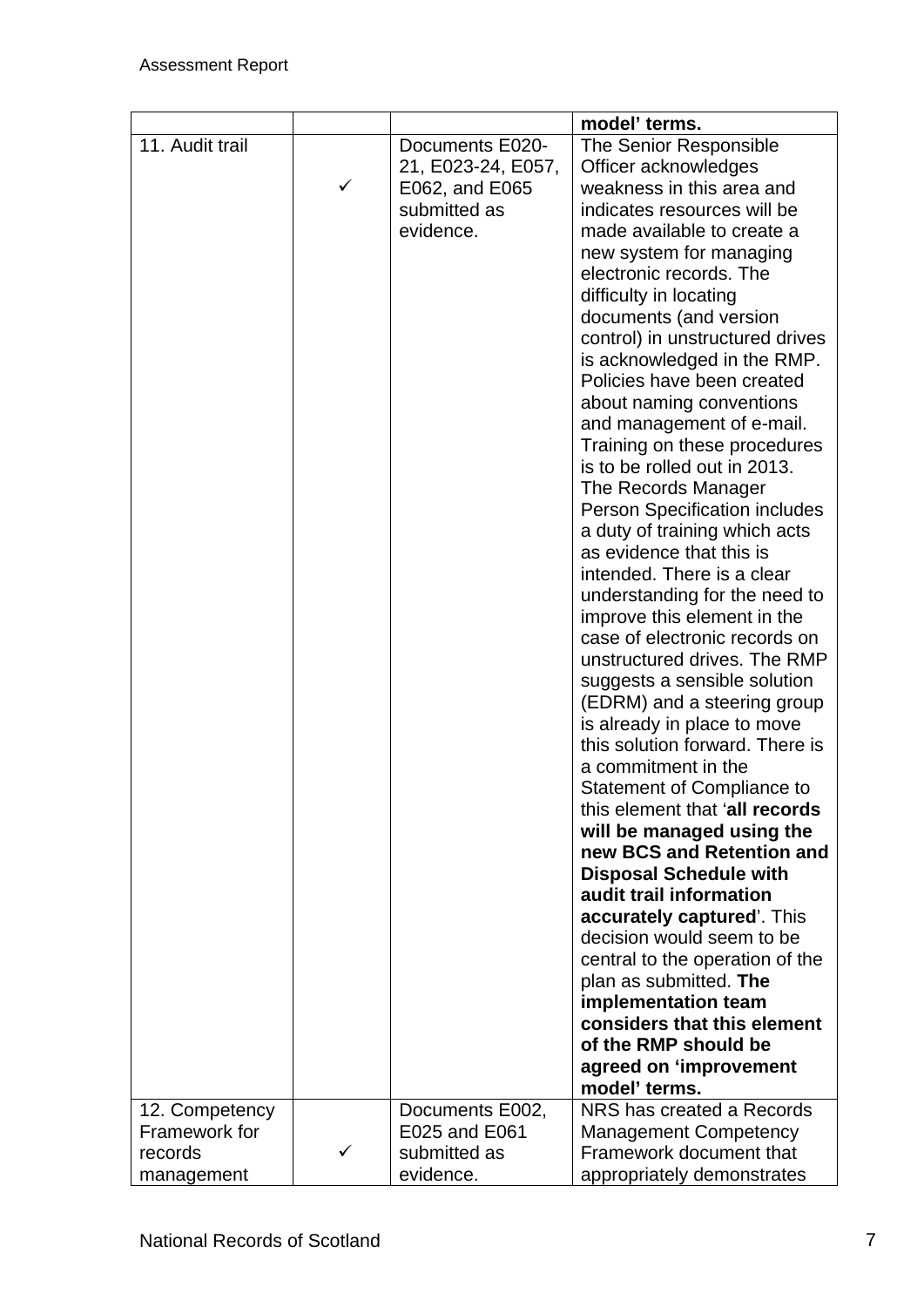| staff                        |   |                                                                             | the Keeper/RG's<br>understanding of records<br>management as a specialist<br>activity. The NRS has<br>recently appointed a full time<br>records manager. The Senior<br><b>Responsible Officer</b><br>acknowledges weakness in<br>the area of staff records<br>management training and<br>indicates resources will be<br>made available to improve<br>this. This is one of the duties<br>of the records manager.                                                                                                                                                                                                                                                                                                                                                |
|------------------------------|---|-----------------------------------------------------------------------------|----------------------------------------------------------------------------------------------------------------------------------------------------------------------------------------------------------------------------------------------------------------------------------------------------------------------------------------------------------------------------------------------------------------------------------------------------------------------------------------------------------------------------------------------------------------------------------------------------------------------------------------------------------------------------------------------------------------------------------------------------------------|
| 13. Assessment<br>and Review | ✓ | Documents E003,<br>E026, and E029<br>have been<br>submitted as<br>evidence. | There is clear evidence to<br>suggest that the RMP and the<br>policies and procedures<br>referred to in it will be<br>reviewed regularly. The RMP<br>commits the NRS to<br>undertake an Archives and<br><b>Records Management</b><br><b>Service Quality Improvement</b><br>Tool (ARMS) review in July<br>2014. The Records<br><b>Management Consolidation</b><br><b>Programme Self-Evaluation</b><br>Report dated July 2012<br>(referenced E029 in the<br>evidence pack) shows that<br>NRS is likely to adopt an<br>appropriate methodology at<br>the time of review. The<br>Keeper recommends that the<br>NRS record manager submits<br>the results of any self<br>assessment and must be<br>informed if such assessment<br>results in changes to the<br>RMP. |
| 14. Shared<br>Information    |   | Documents E027-<br>28 submitted as<br>evidence.                             | The evidence submitted<br>includes a general statement<br>on information sharing in NRS<br>and crucially a Data Sharing<br><b>Agreement Template that</b><br>shows appropriate<br>consideration has been given<br>to the key issues surrounding<br>information sharing. There<br>are also indications that new                                                                                                                                                                                                                                                                                                                                                                                                                                                 |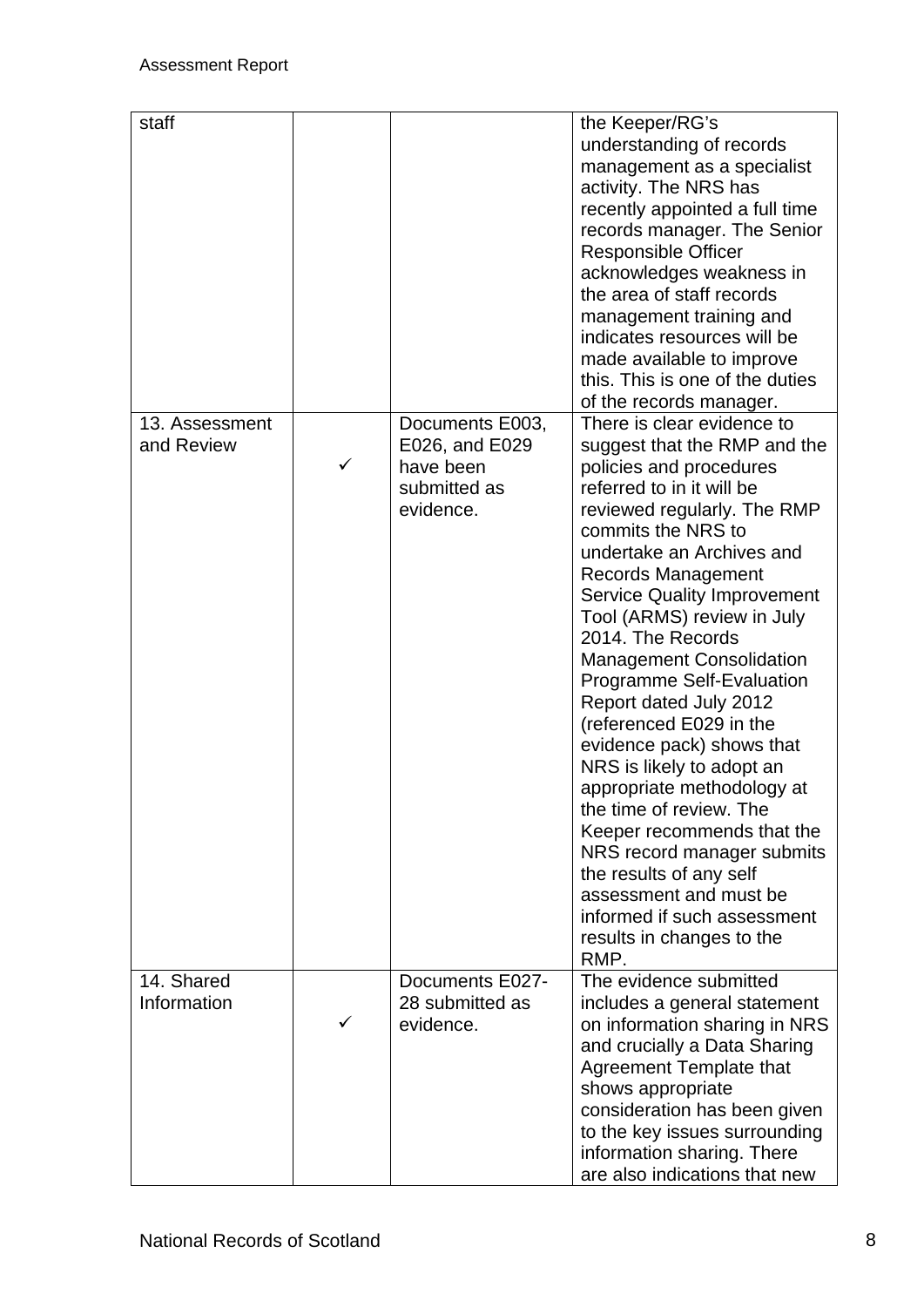| information sharing protocols<br>I are currently being<br>developed. The Keeper would<br>like sight of these as they are |
|--------------------------------------------------------------------------------------------------------------------------|
| implemented.                                                                                                             |

#### **6. Keeper's Summary**

Elements 1-14 that the Keeper considers should be in a public authority records management plan have been properly considered by The Keeper of the Records of Scotland and The Registrar General for Scotland. Policies and governance structures are in place to implement the actions required by the plan.

Elements that require development by The Keeper of the Records of Scotland and The Registrar General for Scotland are as follows:

Elements 4, 5 and 11 - Any electronic records management solution implemented in NRS will fundamentally affect this RMP, certainly in areas such as Element 11. The Keeper asks that the Keeper/RG resubmits this plan when this system is in place. At the very least, as soon as the Business Classification Scheme begins to be rolled out throughout the organisation (after an electronic records solution is in place) it should be reviewed to test its appropriateness and the result of that review communicated to the Assessment Team.

Elements 6, 7, 8 and 14 - The Keeper/RG should forward any updated destruction, security, archiving and information sharing arrangements all of which appear to be in development.

#### **7. Keeper's Determination**

Based on the assessment process detailed above, the Keeper agrees the RMP of The Keeper of the Records of Scotland and The Registrar General for **Scotland** 

The Keeper recommends that The Keeper of the Records of Scotland and The Registrar General for Scotland should publish its agreed RMP as an example of good practice within the authority and the sector.